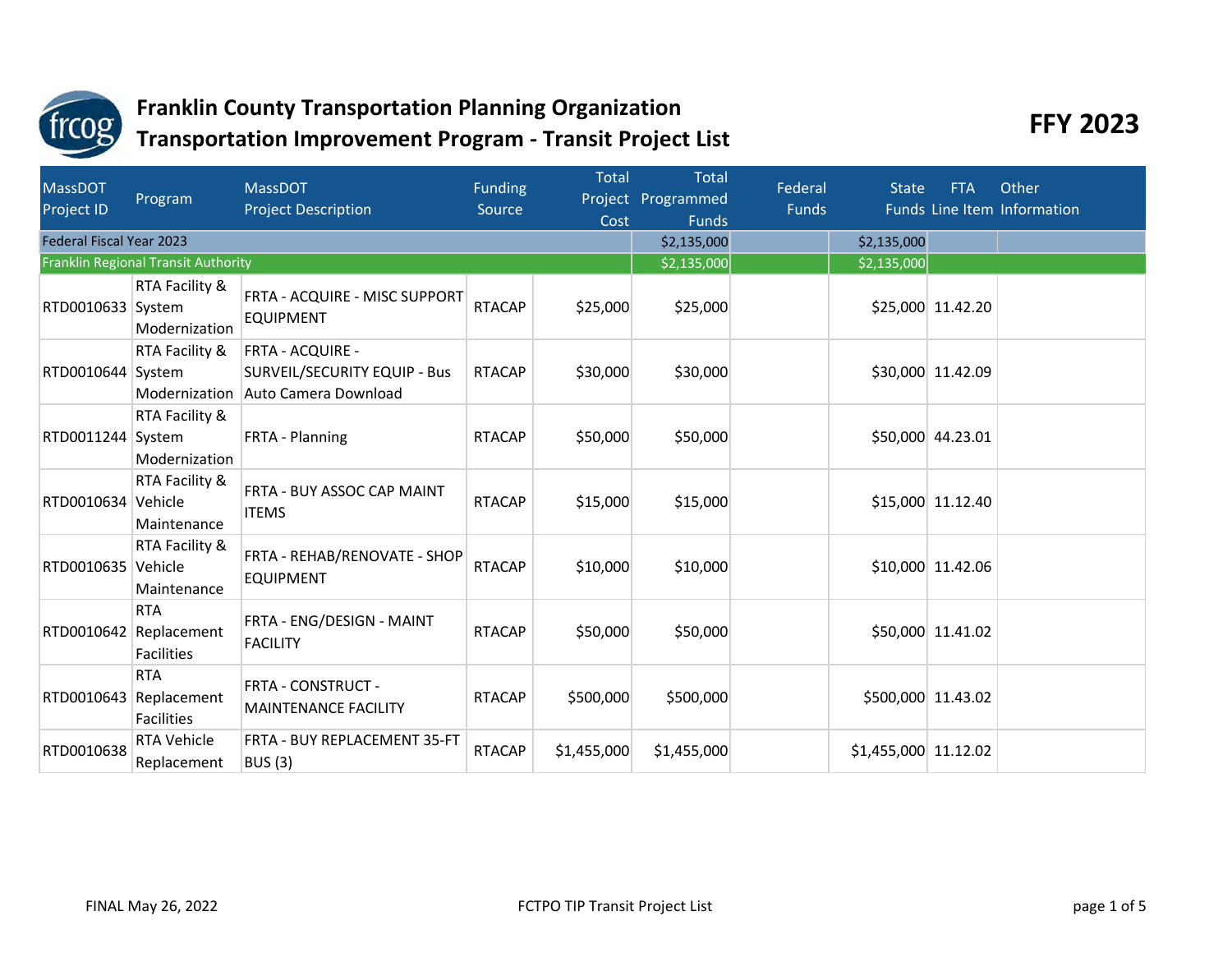

| <b>MassDOT</b><br><b>Project ID</b> | Program                                    | <b>MassDOT</b><br><b>Project Description</b>             | Funding<br>Source | Total<br>Cost | <b>Total</b><br>Project Programmed<br><b>Funds</b> | Federal<br><b>Funds</b> | <b>State</b> | <b>FTA</b>         | Other<br>Funds Line Item Information |
|-------------------------------------|--------------------------------------------|----------------------------------------------------------|-------------------|---------------|----------------------------------------------------|-------------------------|--------------|--------------------|--------------------------------------|
| <b>Federal Fiscal Year 2024</b>     |                                            |                                                          |                   |               |                                                    | \$575,000               | \$575,000    |                    |                                      |
|                                     | <b>Franklin Regional Transit Authority</b> |                                                          |                   |               | \$575,000                                          |                         | \$575,000    |                    |                                      |
| RTD0010640 System                   | RTA Facility &<br>Modernization            | <b>FRTA - ACQUIRE - BUS</b><br><b>PASSENGER SHELTERS</b> | <b>RTACAP</b>     | \$50,000      | \$50,000                                           |                         |              | \$50,000 11.32.10  |                                      |
| RTD0011238 System                   | RTA Facility &<br>Modernization            | FRTA - ACQUIRE - MOBILE FARE<br><b>COLL EQUIP</b>        | <b>RTACAP</b>     | \$500,000     | \$500,000                                          |                         |              | \$500,000 11.42.10 |                                      |
| RTD0010636                          | RTA Facility &<br>Vehicle<br>Maintenance   | FRTA - BUY ASSOC CAP MAINT<br><b>ITEMS</b>               | <b>RTACAP</b>     | \$15,000      | \$15,000                                           |                         |              | \$15,000 11.12.40  |                                      |
| RTD0010637                          | RTA Facility &<br>Vehicle<br>Maintenance   | FRTA - REHAB/RENOVATE - SHOP<br><b>EQUIPMENT</b>         | <b>RTACAP</b>     | \$10,000      | \$10,000                                           |                         |              | \$10,000 11.42.06  |                                      |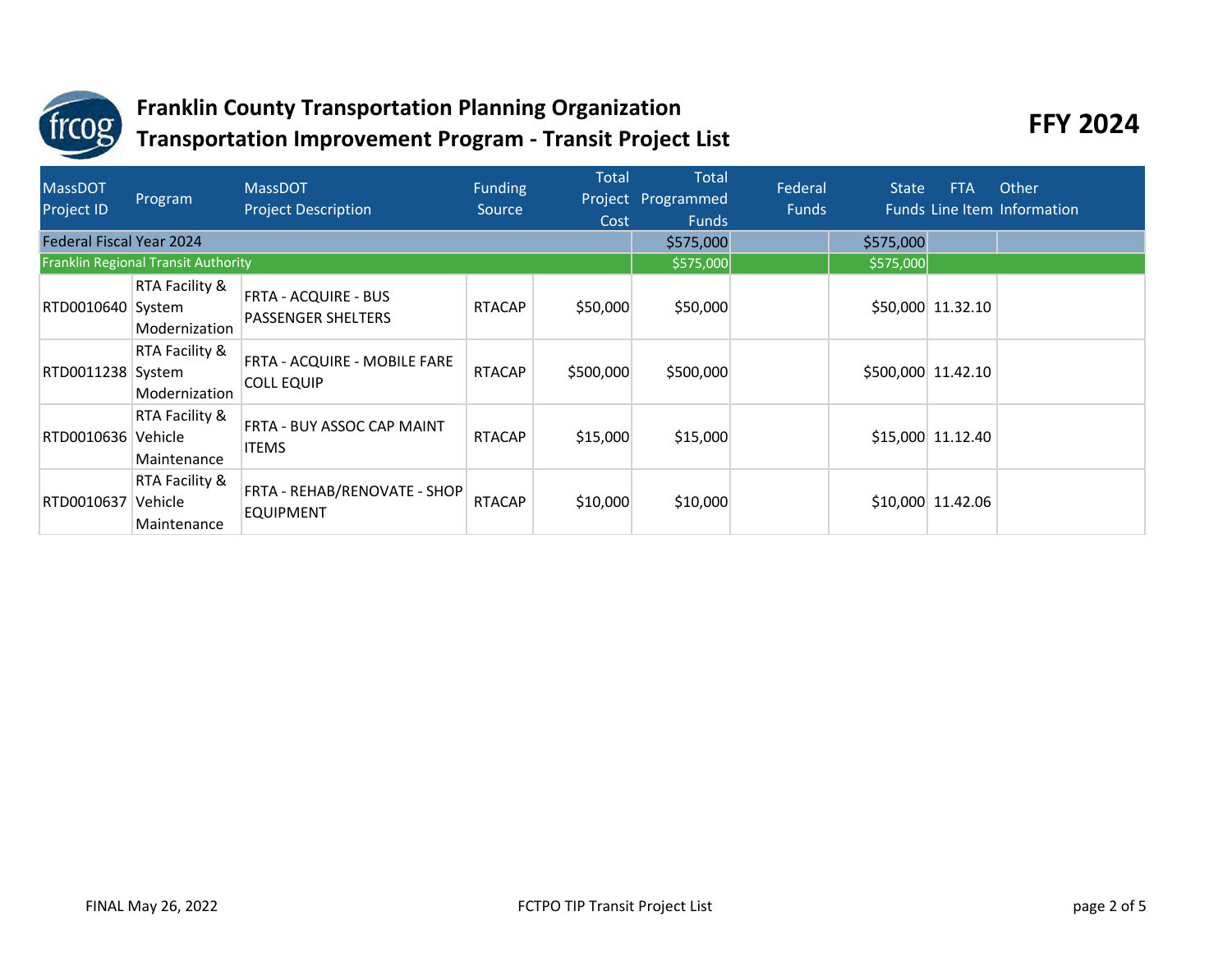

| <b>MassDOT</b><br><b>Project ID</b> | Program                                    | <b>MassDOT</b><br><b>Project Description</b>        | Funding<br>Source | Total<br>Cost | <b>Total</b><br>Project Programmed<br><b>Funds</b> | Federal<br><b>Funds</b> | <b>State</b> | <b>FTA</b>         | Other<br><b>Funds Line Item Information</b> |
|-------------------------------------|--------------------------------------------|-----------------------------------------------------|-------------------|---------------|----------------------------------------------------|-------------------------|--------------|--------------------|---------------------------------------------|
| <b>Federal Fiscal Year 2025</b>     |                                            |                                                     |                   |               |                                                    | \$100,000               | \$100,000    |                    |                                             |
|                                     | <b>Franklin Regional Transit Authority</b> |                                                     |                   |               | \$100,000                                          |                         | \$100,000    |                    |                                             |
| RTD0010641 System                   | RTA Facility &<br>Modernization            | <b>FRTA - ACQUIRE - BUS ROUTE</b><br><b>SIGNING</b> | <b>RTACAP</b>     | \$75,000      | \$75,000                                           |                         |              | \$75,000 11.32.09  |                                             |
| RTD0011247                          | RTA Facility &<br>Vehicle<br>Maintenance   | FRTA - BUY ASSOC CAP MAINT<br><b>ITEMS</b>          | <b>RTACAP</b>     | \$15,000      | \$15,000                                           |                         |              | \$15,000 11.12.40  |                                             |
| RTD0011248                          | RTA Facility &<br>Vehicle<br>Maintenance   | FRTA - REHAB/RENOVATE - SHOP<br><b>EQUIPMENT</b>    | <b>RTACAP</b>     | \$10,000      | \$10,000                                           |                         |              | $$10,000$ 11.42.06 |                                             |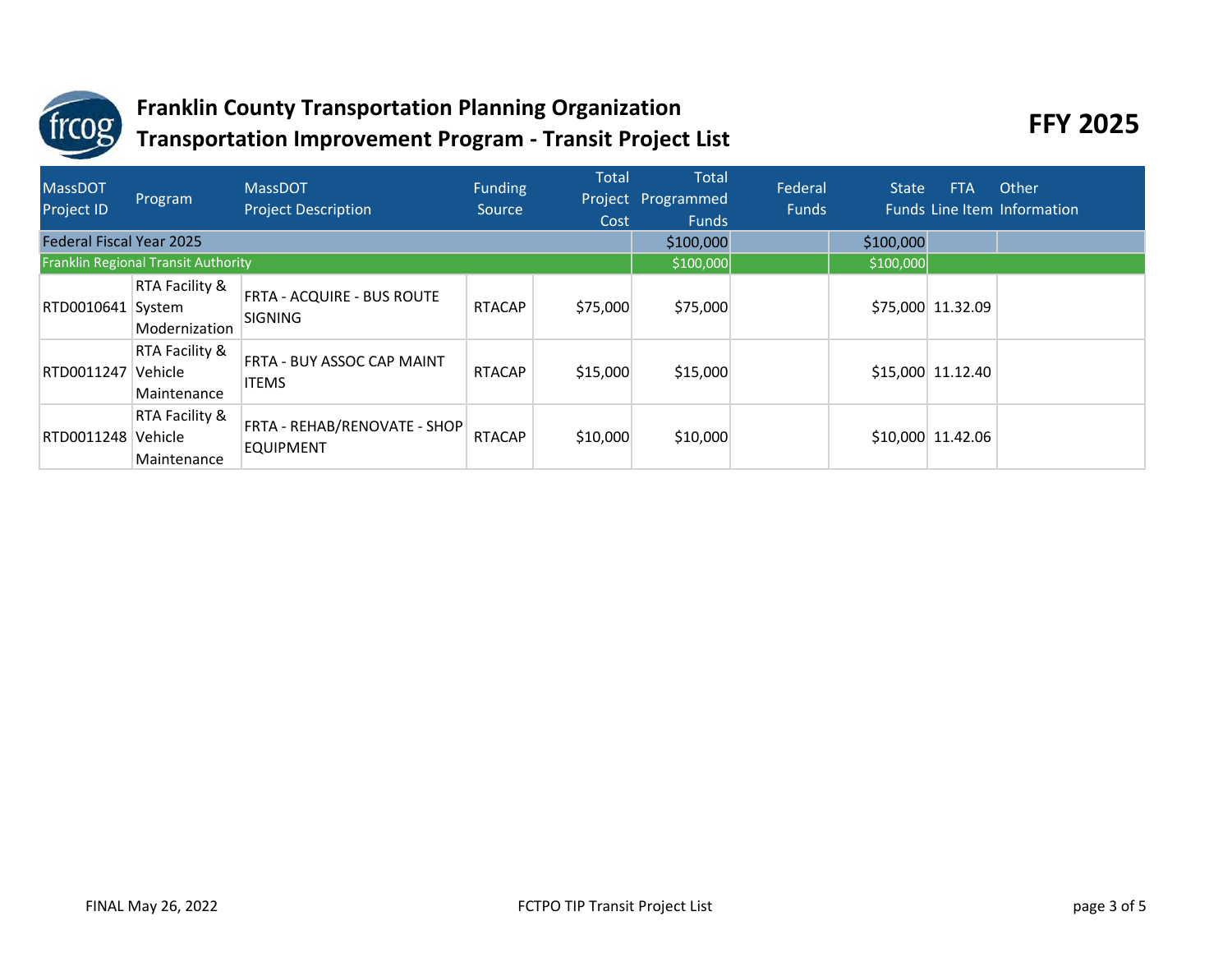

| <b>MassDOT</b><br>Project ID    | Program                                  | <b>MassDOT</b><br><b>Project Description</b>                                                              | <b>Funding</b><br>Source | <b>Total</b><br>Cost | <b>Total</b><br>Project Programmed<br><b>Funds</b> | Federal<br><b>Funds</b> | <b>State</b>       | <b>FTA</b>         | Other<br>Funds Line Item Information                                                                                                                         |
|---------------------------------|------------------------------------------|-----------------------------------------------------------------------------------------------------------|--------------------------|----------------------|----------------------------------------------------|-------------------------|--------------------|--------------------|--------------------------------------------------------------------------------------------------------------------------------------------------------------|
| <b>Federal Fiscal Year 2026</b> |                                          |                                                                                                           |                          |                      | \$2,749,750                                        | \$1,479,000             | \$1,270,750        |                    |                                                                                                                                                              |
|                                 | Franklin Regional Transit Authority      |                                                                                                           |                          |                      | \$2,749,750                                        | \$1,479,000             | \$1,270,750        |                    |                                                                                                                                                              |
| RTD0011242 Vehicle              | RTA Facility &<br>Maintenance            | FRTA - BUY ASSOC CAP MAINT<br><b>ITEMS</b>                                                                | <b>RTACAP</b>            | \$15,000             | \$15,000                                           |                         |                    | \$15,000 11.12.40  |                                                                                                                                                              |
| RTD0011243                      | RTA Facility &<br>Vehicle<br>Maintenance | FRTA - REHAB/RENOVATE - SHOP<br><b>EQUIPMENT</b>                                                          | <b>RTACAP</b>            | \$10,000             | \$10,000                                           |                         |                    | \$10,000 11.44.06  |                                                                                                                                                              |
| RTDTBD16                        | <b>RTA Fleet</b><br>Upgrades             | FRTA - 5339 LoNo - Fleet<br>Electrification - vechicles and<br>charging infrastructure -<br>Discretionary | <b>DRTACAP</b>           | \$1,740,000          | \$261,000                                          |                         | \$261,000 11.12.03 |                    | <b>FRTA</b> intends on<br>applying for FTA 5339<br>LoNo for the<br>replacement of<br>conventional buses<br>with BEB and the<br>associated<br>infrastructure. |
| RTDTBD16                        | <b>RTA Fleet</b><br><b>Upgrades</b>      | FRTA - 5339 LoNo - Fleet<br>Electrification - vechicles and<br>charging infrastructure -<br>Discretionary | <b>OF</b>                | \$1,740,000          | \$1,479,000                                        | \$1,479,000             |                    | 11.12.03           | <b>FRTA</b> intends on<br>applying for FTA 5339<br>LoNo for the<br>replacement of<br>conventional buses<br>with BEB and the<br>associated<br>infrastructure. |
| RTD0010645                      | <b>RTA Vehicle</b><br>Replacement        | FRTA - BUY REPLACEMENT <30<br>FT BUS (3)                                                                  | <b>RTACAP</b>            | \$489,750            | \$489,750                                          |                         |                    | \$489,750 11.12.04 |                                                                                                                                                              |
| RTD0011239                      | <b>RTA Vehicle</b><br>Replacement        | FRTA - BUY REPLACEMENT 30-FT<br><b>BUS</b>                                                                | <b>RTACAP</b>            | \$495,000            | \$495,000                                          |                         |                    | \$495,000 11.12.03 |                                                                                                                                                              |